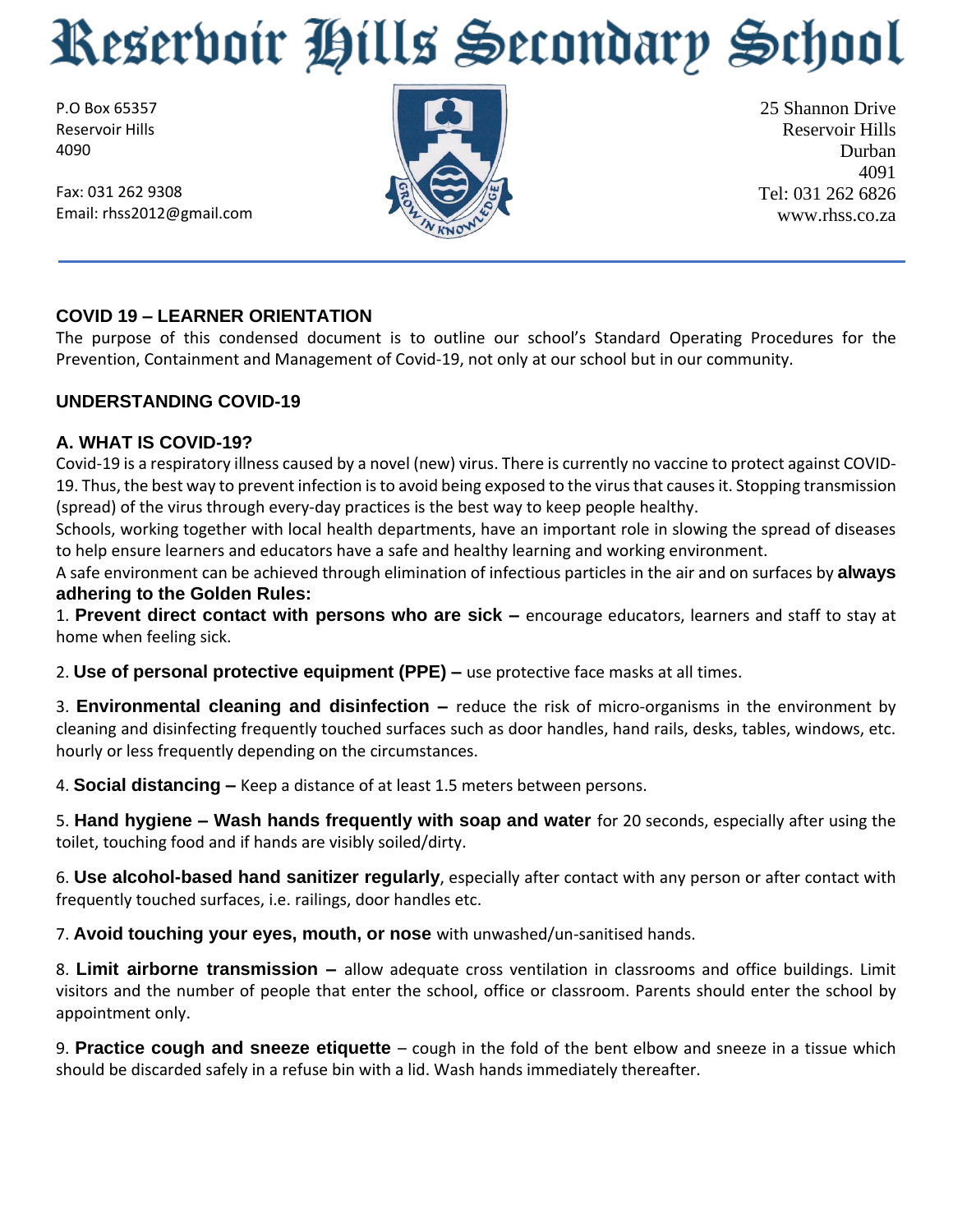P.O Box 65357 Reservoir Hills 4090

Fax: 031 262 9308 Email: rhss2012@gmail.com



25 Shannon Drive Reservoir Hills Durban 4091 Tel: 031 262 6826 www.rhss.co.za

## **B. HAND HYGIENE PRACTICES**

#### **WHEN TO WASH HANDS**

- Wash your hands **after visiting the toilet**;
- Wash/sanitise your hands **before handling food or eating**;
- Wash/sanitise your hands **after taking care of sick people**;
- Wash/sanitise your hands **after touching surfaces**;
- Wash your hands **after sneezing or coughing**.

### **C. HOW TO SANITISE HANDS**

- $\checkmark$  Apply the hand sanitizer to the palm of one hand.
- $\checkmark$  Rub your hands together. Rub the sanitiser all over the surfaces of your hands and in between fingers for at least 20 seconds until your hands are dry.

# **D. USE OF INFORMATION, EDUCATION AND COMMUNICATION MATERIAL** Advocacy material on hand

washing is available and displayed prominently around the school campus.

Important information messages include the following:

- $\triangleright$  Wash hands and sanitize hands frequently.
- $\triangleright$  Avoid touching eyes, nose and mouth without first washing/sanitising your hands.

 $\triangleright$  Cover the mouth and nose with your bent elbow or tissue when coughing or sneezing. If you use a tissue, then dispose of the used tissue safely in a bin with a lid.

 $\triangleright$  Maintain at least a one-and-a-half meter distance between yourself and others.

 $\triangleright$  Use a cloth mask or visor at all times while at school, on the way home and in public. Change masks daily and wash them.

- $\triangleright$  Do not share pencils, pens, calculators, phones and other learning objects.
- $\triangleright$  No hugging, touching or shaking hands.
- $\triangleright$  Do not share food and school lunch amongst friends.
- $\triangleright$  Do not share eating/drinking utensils. Do not share face cloths or face masks with anyone.
- $\triangleright$  Change clothes daily and wash them.
- $\triangleright$  Maintain personal hygiene take a shower or bathe every day.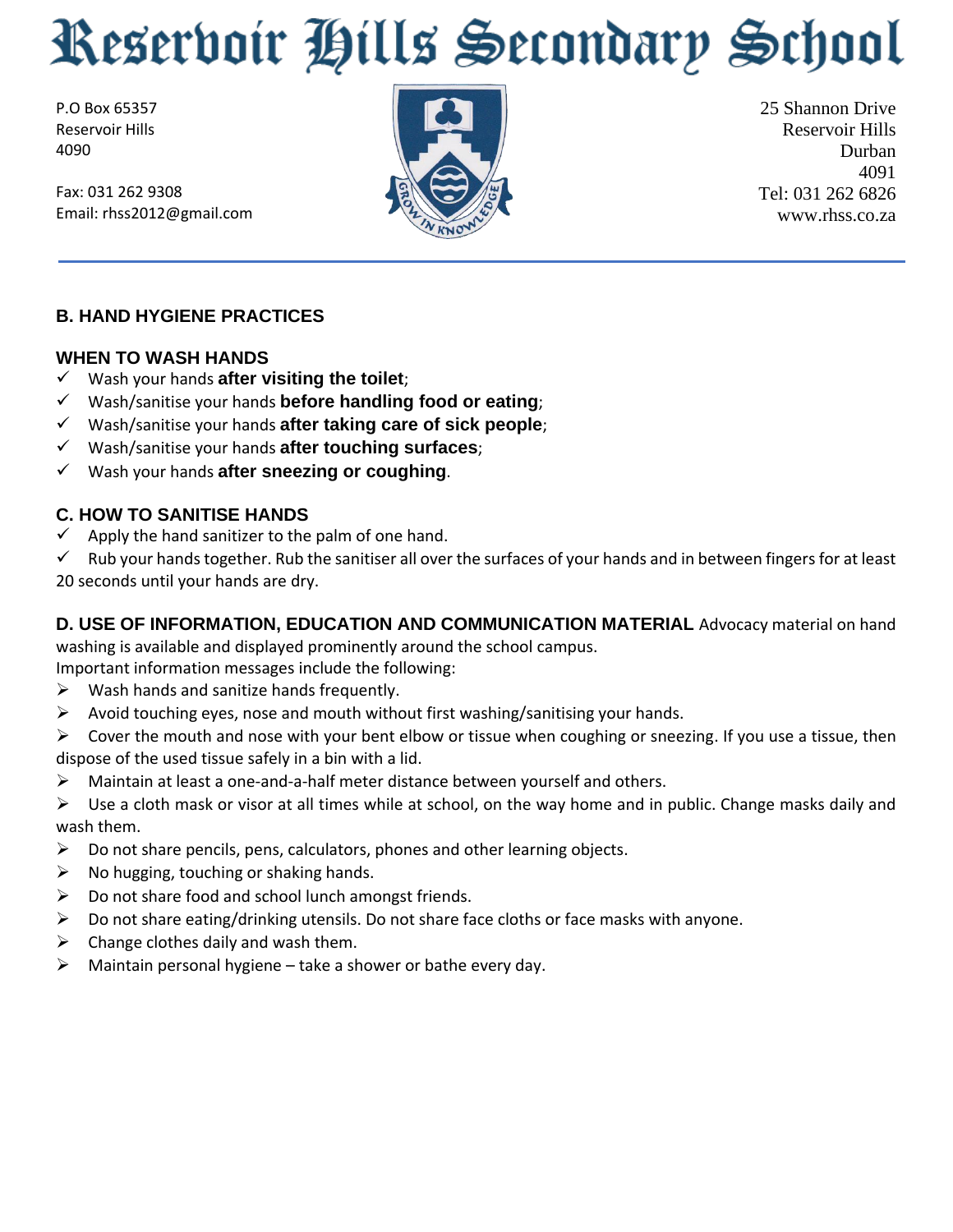P.O Box 65357 Reservoir Hills 4090

Fax: 031 262 9308 Email: rhss2012@gmail.com



25 Shannon Drive Reservoir Hills Durban 4091 Tel: 031 262 6826 www.rhss.co.za

## **E. HOW TO PUT ON, USE AND TAKE OFF OF A MASK**

**Note:** Masks are only effective when used in combination with the other Golden Rules of prevention. Cloth masks need to be washed with warm soapy water and dried in the sunlight and ironed daily.

#### **Steps to follow:**

1. Before touching the mask, clean hands with an alcohol-based hand rub or soap and water.

- 2. Take the mask and inspect it for tears or holes.
- 3. Orientate the mask to determine the top side for nose.
- 4. Put the mask to your face.
- 5. Pull down the mask so it covers your mouth and your chin.

6. Place the elastic loops behind the ears or tie at the back of the head so the mask is snug. Adjust as necessary so that the mask covers the nose and chin comfortably.

7. After use, take off the mask by removing the elastic loops from behind the ears or untie the mask while keeping the mask away from your face and clothes, to avoid touching potentially contaminated surfaces of the mask.

8. Place the mask in a safe area immediately after use.

9. Perform hand hygiene after touching or discarding the mask. Use alcohol-based hand rub or wash your hands with soap and water.

10. Wash the mask with soapy warm water and dry in sunlight. Iron before use.

## **F. SCREENING FOR COVID-19**

Below is an example of screening questions from the Department of Health:

Do you have a high temperature?

Do you have a cough?

Do you have a sore throat?

Do you have difficulty breathing (shortness of breath)?

Do you feel weak and tired today?

Can you taste food and drinks normally?

Can you smell normally?

If the answer to all the questions is "No", the session can end and the learner will enter the school for a temperature check.

NB. If the temperature taken is higher than 38˚C or any one of the questions are answered "Yes", the learner will become a "person under investigation" (PUI) and will be isolated and will be requested to seek additional medical attention.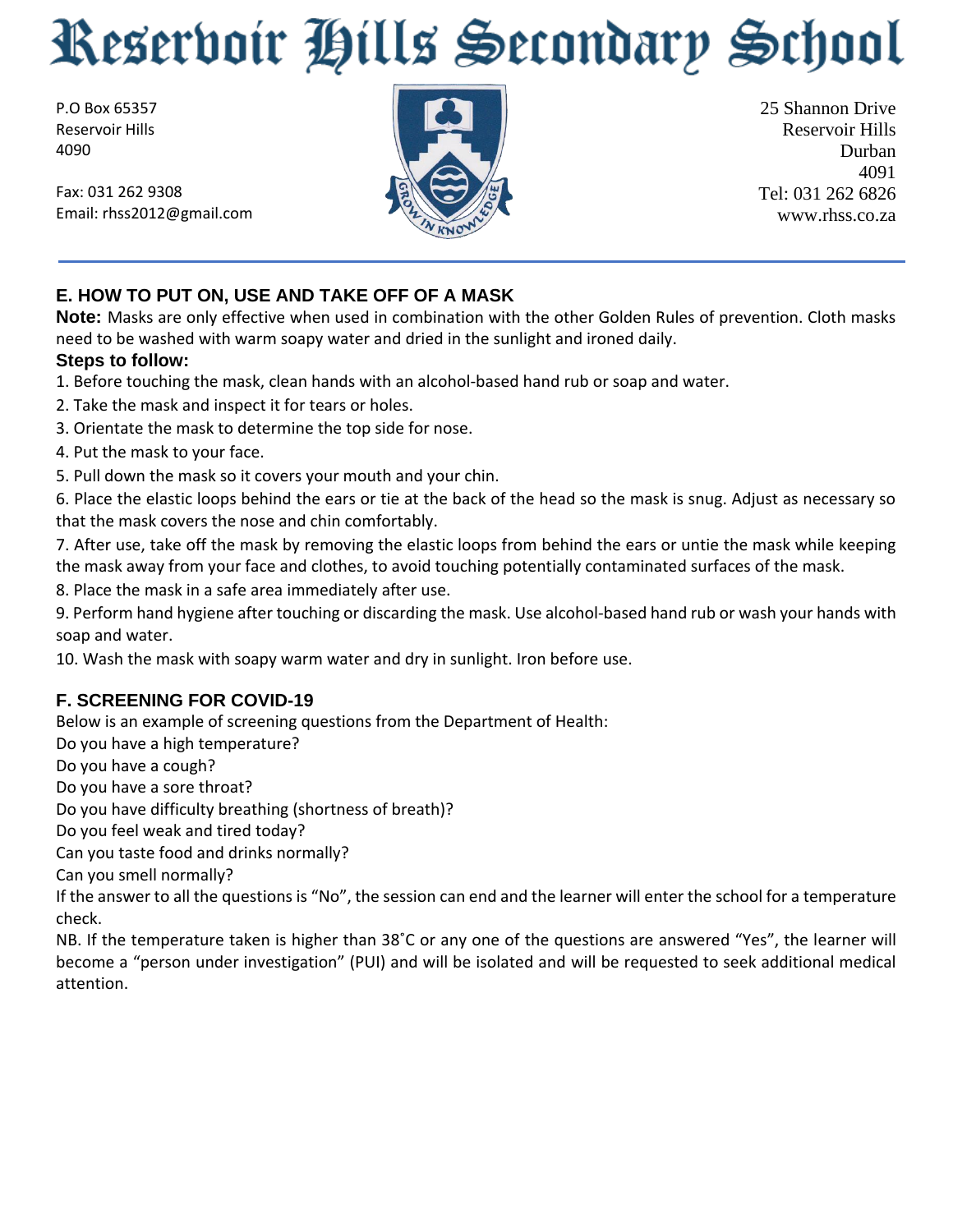P.O Box 65357 Reservoir Hills 4090

Fax: 031 262 9308 Email: rhss2012@gmail.com



25 Shannon Drive Reservoir Hills Durban 4091 Tel: 031 262 6826 www.rhss.co.za

### **G. ACTION TO BE TAKEN WHEN A CHILD OR LEARNER APPEARS ILL OR DISPLAYS SYMPTOMS ASSOCIATED WITH COVID-19**

When a child/learner appears to be sick or displays symptoms of COVID-19, such as dry cough, high fever, respiratory distress or shortness of breath, or report a sore throat, the procedure below will be followed:

1) **Isolate** the learner and keep them separate from other learners and staff until they can be assessed by a health professional.

2) Provide the learner with a **face mask** if he/she doesn't already have one on.

3) **The parents or guardians of the child/learner must be informed immediately.** 

# **H. THE DAILY PROCEDURE FOR ENTRY AT RESERVOIR HILLS SCHOOL IS AS FOLLOWS:**

1. Only learners of Reservoir Hills Secondary School are to enter the premises. There will be only ONE entrance to the school – the main front gate.

2. No Parent or Transporter is permitted to enter.

3. Every learner must wear a mask (learners will be provided with a mask). These MUST be worn at all times.

4. On arrival at the school gate, the temperatures of learners will be taken. Those with a temperature reading of 38<sup>0</sup>C or above will be asked to return home.

5. Learners must sanitize their hands before entering the school campus and then proceed to their form rooms, always maintaining physical distancing.

6. Learners must sanitise their hands on entry to each classroom. A sanitizer will be available on entry to every classroom.

7. Each learner is to remain at an allocated desk/chair. No trading of places should take place.

8. Do NOT borrow or lend pens, pencils, calculators or any other equipment.

9. Learners are to practice social distancing when entering and exiting a classroom. (This will be controlled with only 5 learners entering/exiting a room at a time).

10. NO SMOKING – this is obvious as it is not only an illegal activity in a public space but contravenes the school's code of conduct. More especially, at this point, sharing of cigarettes encourages the spread of the Covid-19 virus.